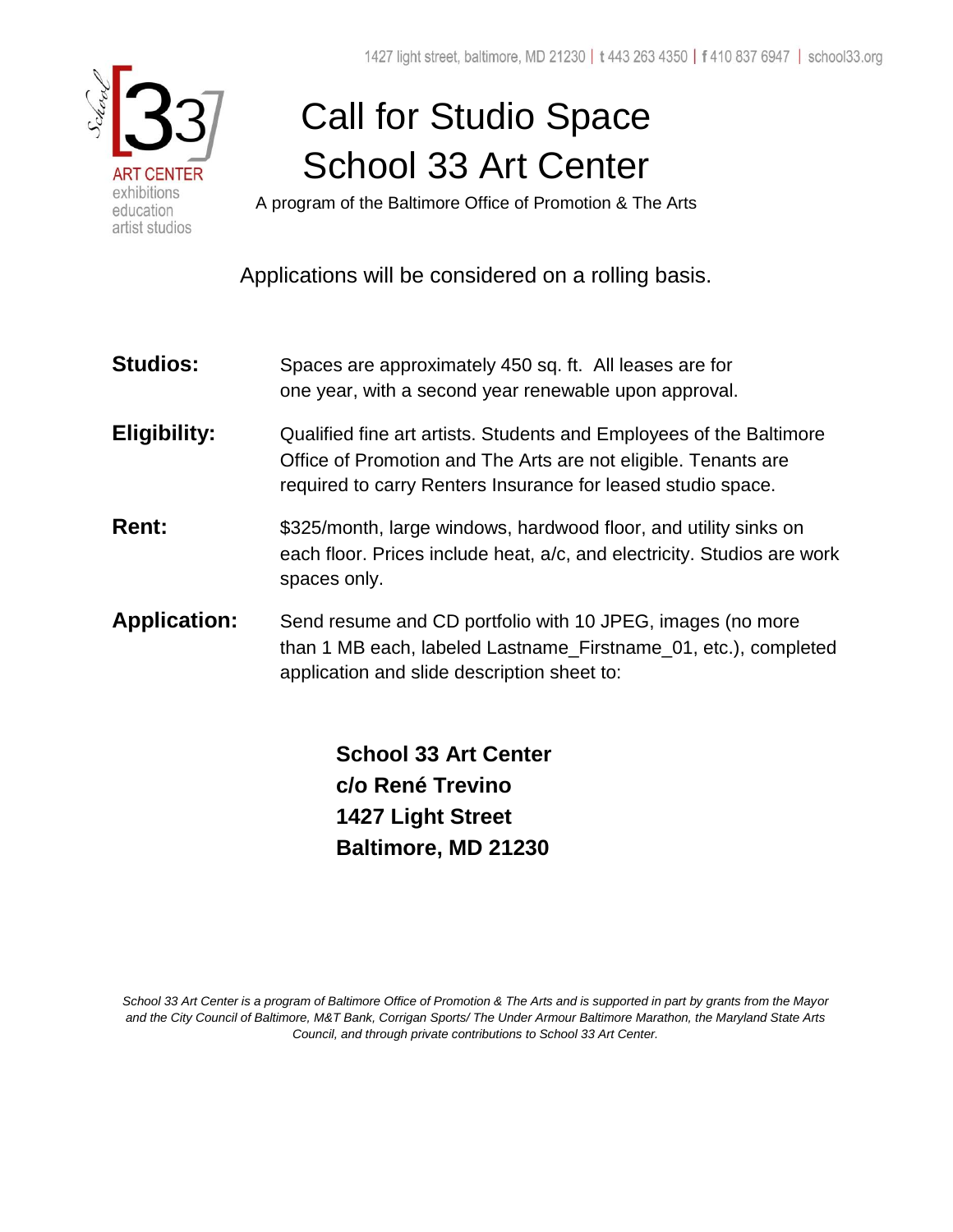

## Call for Studio Space School 33 Art Center

A program of the Baltimore Office of Promotion & The Arts

### Application Information

| <b>Applicant Name</b>                                               |                       |              |     |  |  |
|---------------------------------------------------------------------|-----------------------|--------------|-----|--|--|
| <b>Address</b>                                                      | City                  | <b>State</b> | Zip |  |  |
| Home Phone                                                          | Cell Phone            |              |     |  |  |
| <b>Email Address</b>                                                | <b>Artist Website</b> |              |     |  |  |
| Have you had a studio at School 33 in the past?<br>Yes<br><b>No</b> |                       |              |     |  |  |

#### Application Checklist

- 1. Completed and Signed Application form
- 2. Image Description Sheet
- 3. CD of 10 images (no more than 1 MB each, labeled Lastname\_Firstname\_01, etc.)
- 4. Current resume
- 5. Current Artist Statement